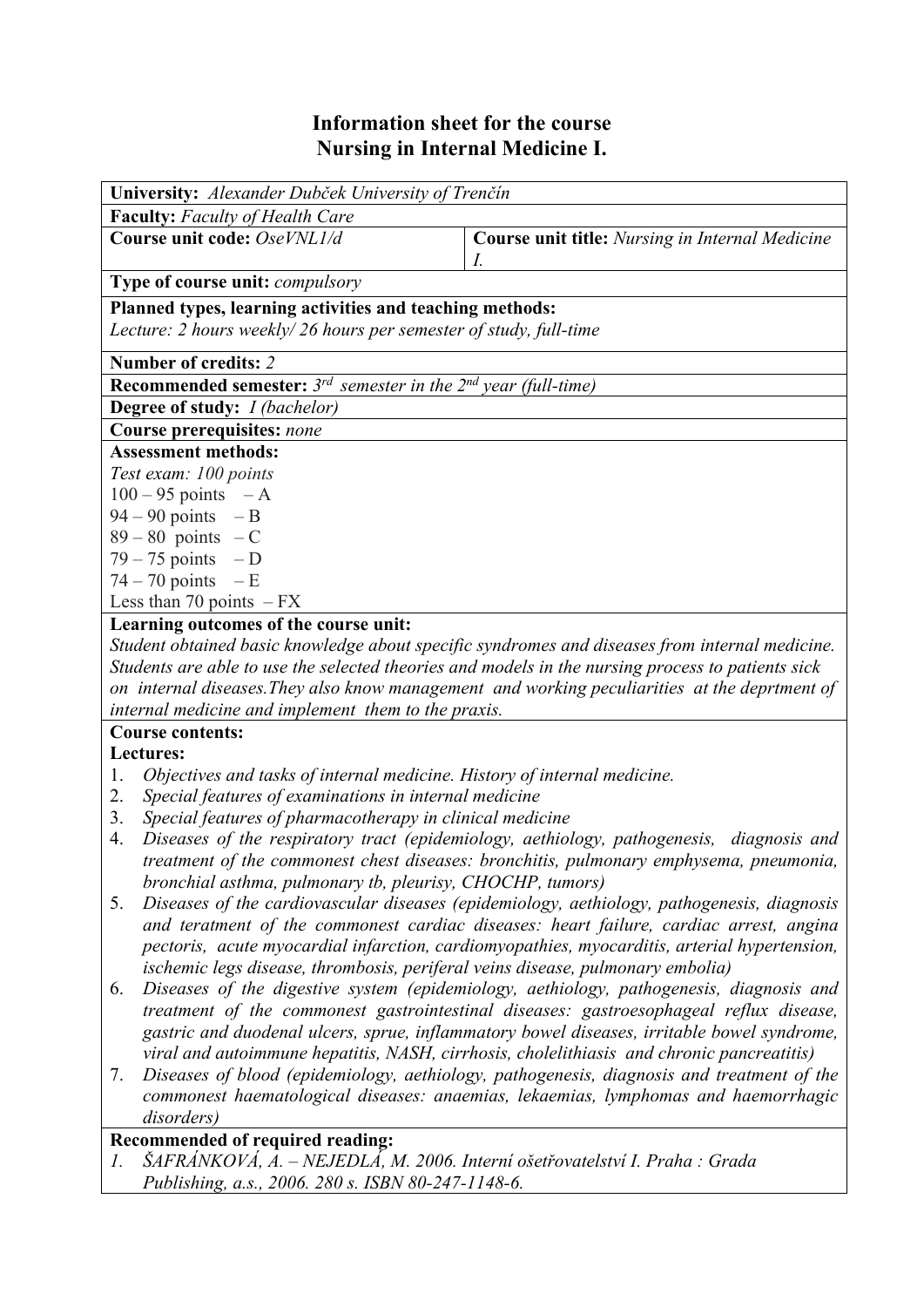- *2. ŠAFRÁNKOVÁ, A. NEJEDLÁ, M.2006. Interní ošetřovatelství II. Praha : Grada Publishing, a.s., 2006.212 s. ISBN 80-247-1777-8.*
- *3. VÖRÖSOVA, G. a kol. 2011. Ošetrovateľský proces v internom ošetrovateľstve. Martin : Osveta, 2011.240 s. ISBN 978-80-8063-358-5.*
- *4. ARCHALOUSOVÁ, A. SLEZÁKOVÁ, Z. 2005. Aplikace vybraných ošetřovatelských modelů do klinické a komunitní praxe. 1. vyd. Hradec Králové : Nucleus HK, 2005. 107s. ISBN 80-86225-63-1.*
- *5. ČERVINKOVÁ, E. a kol. 2005. Ošetřovatelské diagnózy. 3. vyd. Brno: IDV PZ, 2005. 165 s. ISBN 80-7013-358-9.*
- *6. DOENGES, M. E. MOORHOUSE, M. F. 2001. Kapesní průvodce zdravotní sestry. 2. vyd. Praha: Grada Publishing, a.s., 2001. 568s. ISBN 80-247-0242-8.*
- *7. HEGYI, L. 2005. Klinické a sociálne aspekty ošetrovania starších ľudí. Trnava: Slovac Academic Press, spol. s. r. o., 2005. 128 s. ISBN 80-88908-80-9.*
- *8. KAŠČÁK, M. 2005. Klinická propedeutika. Martin: Osveta, 2005. 60 s. ISBN 80-8063-215- 4.*
- *9. KOCIOVÁ, K. PEREGRINOVÁ, Z. 2003. Fyzioterapia v geriatrii. Martin: Osveta, 2003. 63 s. ISBN 80-8063-132-8.*
- *10. KONTROVÁ,Ľ. ZÁČEKOVÁ, M. HULKOVÁ, V. a kol. 2005. Štandardy v ošetrovateľstve.Martin: Osveta, 2005. 215 s. ISBN 80-8063-198-0.*
- *11. KOZIEROVÁ, B. ERBOVÁ, G. OLIVIEROVÁ, R. 1995. Ošetrovateľstvo 1, 2. 1. vyd. Martin: Osveta,1995. 1474 s. ISBN 80-217-0528-0.*
- *12. MAREČKOVÁ, J. 2006. Ošetřovateské diagnózy v NANDA doménách. Praha: Grada, a.s., 2006. 264 s. ISBN 80-247-1399-3.*
- *13. POLEDNÍKOVÁ, Ľ. a kol. 2006. Geriatrické a gerontologické ošetrovateľstvo. Martin : Osveta, 2006. 216 s.ISBN 80-8063-208-1.*
- *14. Prevence pádů ve zdravotníckem zařízení. 2007. Praha : Grada Publishing, a.s., 2007.172 s. ISBN 978-80-247-1715-9.*
- *15. TRACHTOVÁ, E. a kol.2005. Potreby nemocného v ošetřovatelském procesu. 2. vyd. Brno: Národní centrum ošetřovatelství a nelékařských zdravotníckych oborů, 2005. 186 s. ISBN 80-7013-324-4.*
- *16. VÖRÖSOVÁ, G. a kol. 2007. Klasifikačné systémy a štandardizácia terminológie v ošetrovateľstve. Martin: Osveta, 2007. 112 s. ISBN 978-80-8063-242-7.*
- *17. FARKAŠOVÁ, D. a kol. 2005. Ošetrovateľstvo teória. 2. vyd. Martin: Osveta, 2005. 215 s. ISBN 80-8063-182-4.*
- *18. MIKŠOVÁ, Z. FROŇKOVÁ, M. HERNOVÁ, R. ZAJÍČKOVÁ, M.2006. Kapitoly z ošetřovatelské péče I. 1. vyd. Praha: Grada Publishing, a.s., 2006. 248s. ISBN 80-247-1442- 6.*
- *19. MIKŠOVÁ, Z. FROŇKOVÁ M. HERNOVÁ R. ZAJÍČKOVÁ M. 2006. Kapitoly z ošetřovatelské péče II. 1. vyd. Praha: Grada Publishing, a.s., 2006.172s. ISBN 80-247-1443- 4.*
- *20. Súbor dokumentov Svetovej zdravotníckej organizácie pre sestry a pôrodné asistentky 1,2. 1. vyd. Bratislava: SKSaPA, 2003. 456 s. ISBN 80-967818-5-5.*
- 21. *Sestra, časopisecké periodikum.*

| Language: Slovak                                             |        |        |          |     |       |      |  |  |
|--------------------------------------------------------------|--------|--------|----------|-----|-------|------|--|--|
| <b>Remarks:</b> none                                         |        |        |          |     |       |      |  |  |
| <b>Evaluation history:</b> Number of evaluated students: 367 |        |        |          |     |       |      |  |  |
|                                                              |        |        |          |     |       |      |  |  |
|                                                              | $34\%$ | $20\%$ | $12. \%$ | 8 % | 12.96 | 14 % |  |  |
| <b>Lecturer:</b>                                             |        |        |          |     |       |      |  |  |

*MUDr. Marián Kaščák, PhD.*